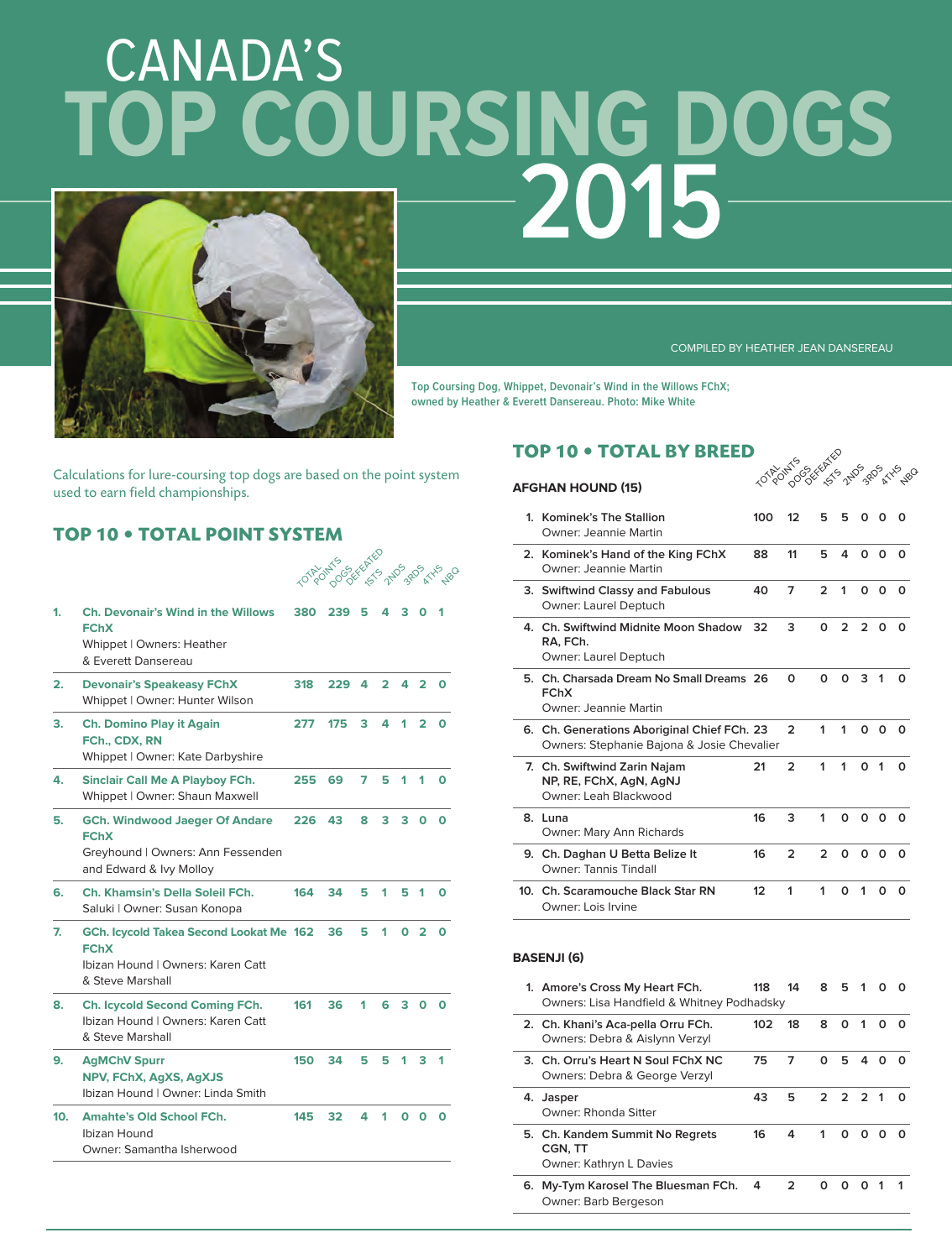# CANADA'S TOP COURSING DOGS 2015

10 POINTS 2ND 380 RXX 280

| 1. | Nylucha's Chocolate Mousee Royal<br>FCh.<br>Owners: Lisa & Alanna Miceli    | 45 | 6              | 4             | 1 |               |              |   |
|----|-----------------------------------------------------------------------------|----|----------------|---------------|---|---------------|--------------|---|
|    | 2. Ch. Rasswet's Davina<br>Owner: Richard Clarkson                          | 44 | 6              | 5             | 0 | 0             | O            |   |
|    | 3. Nylucha's Dulce De Leche FCh.<br>Owners: Lisa & Alanna Miceli            | 36 | $\mathcal{P}$  | ŋ             | Δ | 1             |              |   |
|    | 4. Taugo's Winterz Lord<br>Owners: Merla Thomson & Frin Baerwald            | 34 | 3              | 4             | 1 | O             | 1            | ი |
|    | 5. GCh. Nylucha's Perils of Praline FChX 30<br>Owners: Lisa & Alanna Miceli |    | 4              | っ             | C | 1             | O            |   |
|    | 6. Windnsatin Dragon's Maiden<br>Owner: Pat Shaw                            | 29 | 4              | $\mathcal{P}$ | 1 | 0             | O            | O |
|    | 7. Ch. Jupiter Du Grand Fresnoy<br>Owners: Robert & Susan Shaw              | 25 | 3              | 2             | 1 | O             | O            | ი |
|    | 8. Ch. Elance Truth Or Dare<br>Owner: Cherie Hunchak                        | 18 | $\Omega$       | ŋ             | 1 | $\mathcal{P}$ | <sup>o</sup> | O |
|    | 9. Scythian's Elemental Envoy NC<br>Owner: Layna N. Allan                   | 16 | $\mathfrak{p}$ | 2             | n | ი             | o            | o |

**10. Ch. Scimitar First Sign of Trouble RN 12 2 1 0 0 0 0** Owner: Tarja Kleemola

# **GREYHOUND (17)**

**BORZOI (14)** 

|                 | 1. GCh. Windwood Jaeger Of Andare<br><b>FChX</b><br>Owners: Ann Fessenden and Edward & Ivy Molloy | 226 | 43              | 8             | 3             | 3             | $\Omega$ | $\Omega$ |
|-----------------|---------------------------------------------------------------------------------------------------|-----|-----------------|---------------|---------------|---------------|----------|----------|
|                 | 2. Quick Sarah<br>Owners: Christina & Ludwig Berlin                                               | 102 | 21              | $\mathcal{P}$ | 3             | 1             |          | 1        |
|                 | 3. Love All Fools FCh.<br>Owners: Christina & Ludwig Berlin                                       | 86  | 20              | $\mathcal{P}$ | 1             | 3             | 1        | O        |
|                 | 4. Ch. Lakilanni Dreamwindz Footloose<br>FCh.<br>Owner: Claudine Hamilton                         | 67  | 13              | 1             | $\mathcal{P}$ | 2             |          | 1        |
|                 | 5. Ch. Andare Windwood Lyrical Dance<br>Owners: Ann Fessenden and Edward & Ivy Molloy             | 42  | 10 <sup>2</sup> | 1             | 1             | O             | 1        |          |
|                 | 6. Andare Windwood Last Tango FF<br>Owner: Robert Jones                                           | 36  | 8               | $\Omega$      | $\mathcal{P}$ | 1             | O        | 1        |
|                 | 7. Chili Bean FCh.<br>Owners: Adam Vase & Brandi Quinn-Vase                                       | 36  | 7               | 1             | $\Omega$      | $\mathcal{P}$ | $\Omega$ | O        |
|                 | 8. RX Punkie FChX2<br>Owners: Christina & Ludwig Berlin                                           | 30  | 7               | $\Omega$      | 1             | 1             | $\Omega$ | $\Omega$ |
|                 | 9. Ivywild Knight Steed<br>Owner: Barbara Herman                                                  | 28  | 6               | 1             | $\Omega$      | 1             | 0        | $\Omega$ |
| 10 <sub>1</sub> | <b>Talon NC</b><br>Owners: Monique & Gerald Cormier                                               | 23  | 3               | ი             | 1             | O             | 3        | 1        |

# **IBIZAN HOUND (22)**

LOTAL CSKKAS<br>2019 POINTS 2019 RDS KYS 20

| 1. GCh. Icycold Takea Second Lookat Me 162<br><b>FChX</b><br>Owners: Karen Catt & Steve Marshall |     | 36 | 5              | 1              | O.             | 2           | o             |
|--------------------------------------------------------------------------------------------------|-----|----|----------------|----------------|----------------|-------------|---------------|
| 2. Ch. Icycold Second Coming FCh.<br>Owners: Karen Catt & Steve Marshall                         | 161 | 36 | 1              | 6              | $\mathbf{3}$   | 0           | Ω             |
| 3. AgMChV Spurr<br>NPV, FChX, AgXS, AgXJS<br>Owner: Linda Smith                                  | 150 | 34 | 5              | 5              | 1              | 3           | 1             |
| 4. Amahte's Old School FCh.<br>Owner: Samantha Isherwood                                         | 145 | 32 | 4              | 1              | $\Omega$       | Ω           | Ω             |
| 5. Ch. Icycold Every Second Counts<br>Owners: Karen Catt & Steve Marshall                        | 130 | 32 | 3              | 1              | $\mathbf{3}$   | O           | 1             |
| 6. Ch. Gryphons Shangi-La Magic FChX<br>Owner: Karen Douglass                                    | 99  | 19 | 1              | 3              | $\mathbf{7}$   | $\mathbf 1$ | $\mathcal{P}$ |
| 7. Ch. Gryphons Stellar H'Ayre FChX<br>Owner: Wendy Petersen                                     | 90  | 16 | 4              | $\overline{2}$ | 2 <sub>2</sub> |             | 1             |
| 8. Ch. Gryphons Estrella Del Mar Yare<br>RN, FChX<br>Owner: Wendy Petersen                       | 86  | 10 | O              | 7              | 3              | $\Omega$    | O             |
| 9. Destiny's Taji Majo<br>Owner: Samantha Isherwood                                              | 78  | 22 | O              | $\mathcal{P}$  | $\mathfrak{p}$ | Ω           | Ω             |
| 10. Ch. Spiritsound Hrvstmoon Rimouski<br>FCh.<br>Owners: Pat & Bruce Ingram                     | 58  | 13 | $\overline{2}$ | 1              | 1              | 1           | 0             |

### **IRISH WOLFHOUND (6)**

| 1. Ch. Glenamadda Independence Day<br>FCh.<br>Owner: Susan Prokopenko                   | 64 | 10 | 6 | O            |               |   | O |
|-----------------------------------------------------------------------------------------|----|----|---|--------------|---------------|---|---|
| 2. Starkeeper's Ryn<br>Owners: Jocelynne Gagne and Luke & K. Durrant                    | 46 | 4  | 1 | 5            | O             |   |   |
| 3. Glenamadda Ebony and Ivory<br>Owner Karen Jones                                      | 20 | 1  | 0 | 1            | $\mathcal{L}$ | o | O |
| 4. Starkeeper Antrim's Elvira<br>of Echohounds<br>Owners: Jocelynne Gagne & Lynn Totton | 10 | O  | O | ŋ            | 1             | 1 | O |
| 5. Silhouette In Motion FCh.<br>Owner: Cindy Kremer                                     | 8  | 1  | 1 | <sup>o</sup> | $\Omega$      | O | O |
| 6. Silhouette Spoiled Not Rotten<br>Owner: Cindy Kremer                                 | 6  | ŋ  | o | 1            | o             |   |   |

## **ITALIAN GREYOUND (2)**

| 1. Ch. San Pelligrino di Bocallupo FCh. 76 | - 6  | 10 2 0 0 0 |  |  |
|--------------------------------------------|------|------------|--|--|
| Owner: Bobbi Westman                       |      |            |  |  |
|                                            |      |            |  |  |
| 2. Willow FCh.                             | 53 3 | 35000      |  |  |